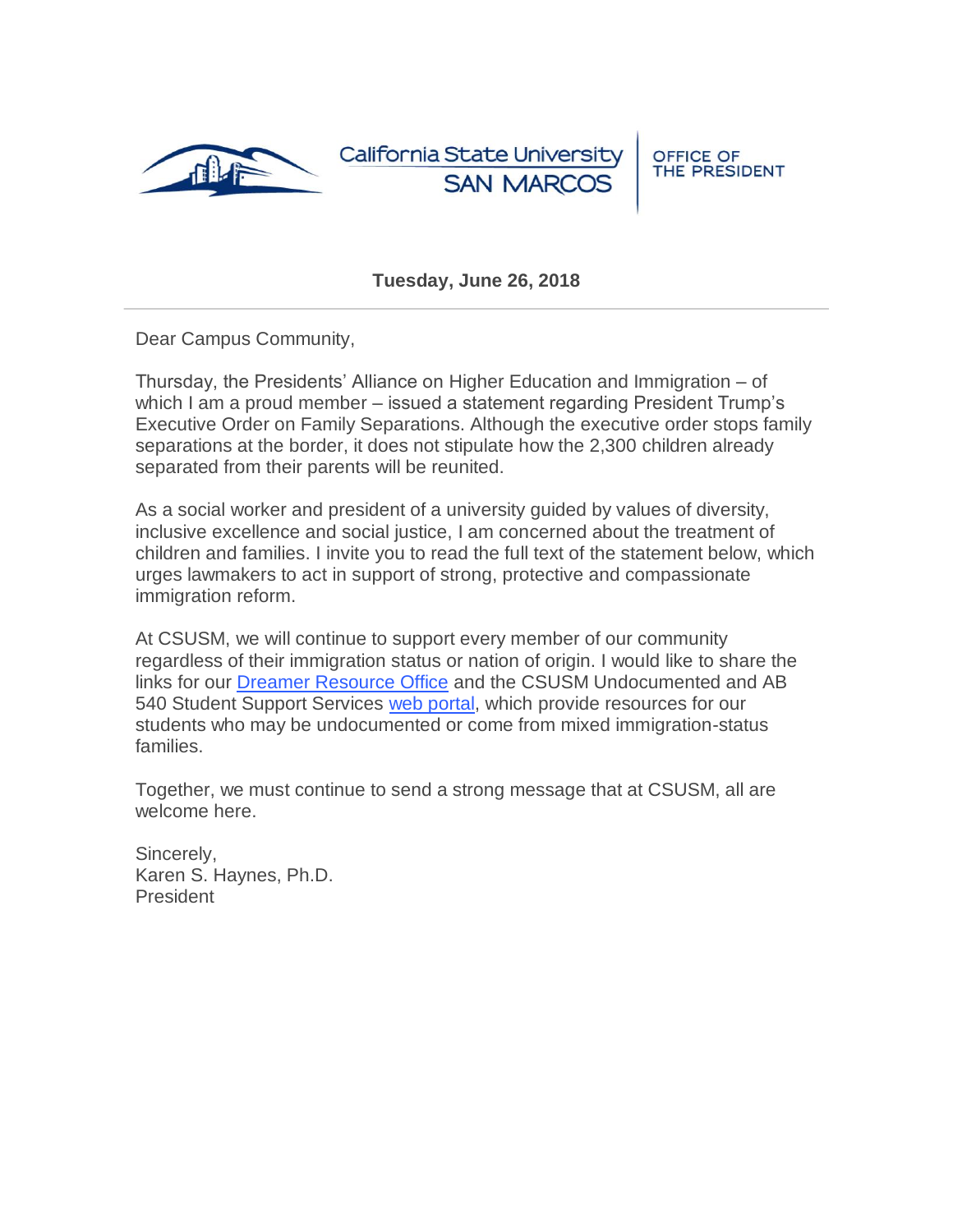## **Presidents' Alliance on Higher Education and Immigration Calls the Executive Order on Family Separations Inadequate and Misdirected**

## June 21, 2018

Washington, D.C.— The Executive Order issued yesterday that halted the Administration's policy to separate children from their families was needed, but is inadequate and misdirected. It does not address the thousands of children who have already been separated from their families, and, indeed, its solution will lead to the increased detention of children, bringing further harm to families crossing the border.

President Nancy Cantor, Rutgers University-Newark and Co-Chair of the Presidents' Alliance Steering Committee, Louis Caldera, President, and Miriam Feldblum, Executive Director of the Presidents' Alliance have released the following statements with respect to these matters.

"When we formed the Presidents' Alliance on Higher Education and Immigration, we committed to speak with moral clarity on how immigration issues impact our students, campuses and communities. Although family separation at the border may not seem like an issue that impacts higher education, it is not one that we as educators and leaders of institutions committed to advancing human understanding and development can ignore. We are all too aware of the lifelong impacts that toxic stress can have on developing minds and bodies of the children being separated from their parents. The short and long-term impact of detention for children and families is also severe in its toll, while the harm and distress ripples through entire communities."

-Nancy Cantor, President, Rutgers University-Newark, Co-Chair, Steering Committee of the Presidents' Alliance on Higher Education and Immigration

"Yesterday's Executive Order does not address the harm already inflicted on thousands of children and families, and falls far short of the level of decency we expect of a policy of our nation. Families fleeing from dangerous conditions need to be treated with dignity. As many of us know from our own family histories, the desperate actions of those who undertake perilous journeys to search for a better life for themselves and their children deserves our government's respectful and empathetic engagement in providing for the basic human needs of the displaced, keeping families together, and working to understand and solve the challenges that are fueling such migrations. We urge both the Administration and Congress to embrace bipartisan immigration efforts that protect children and families, and uphold our values